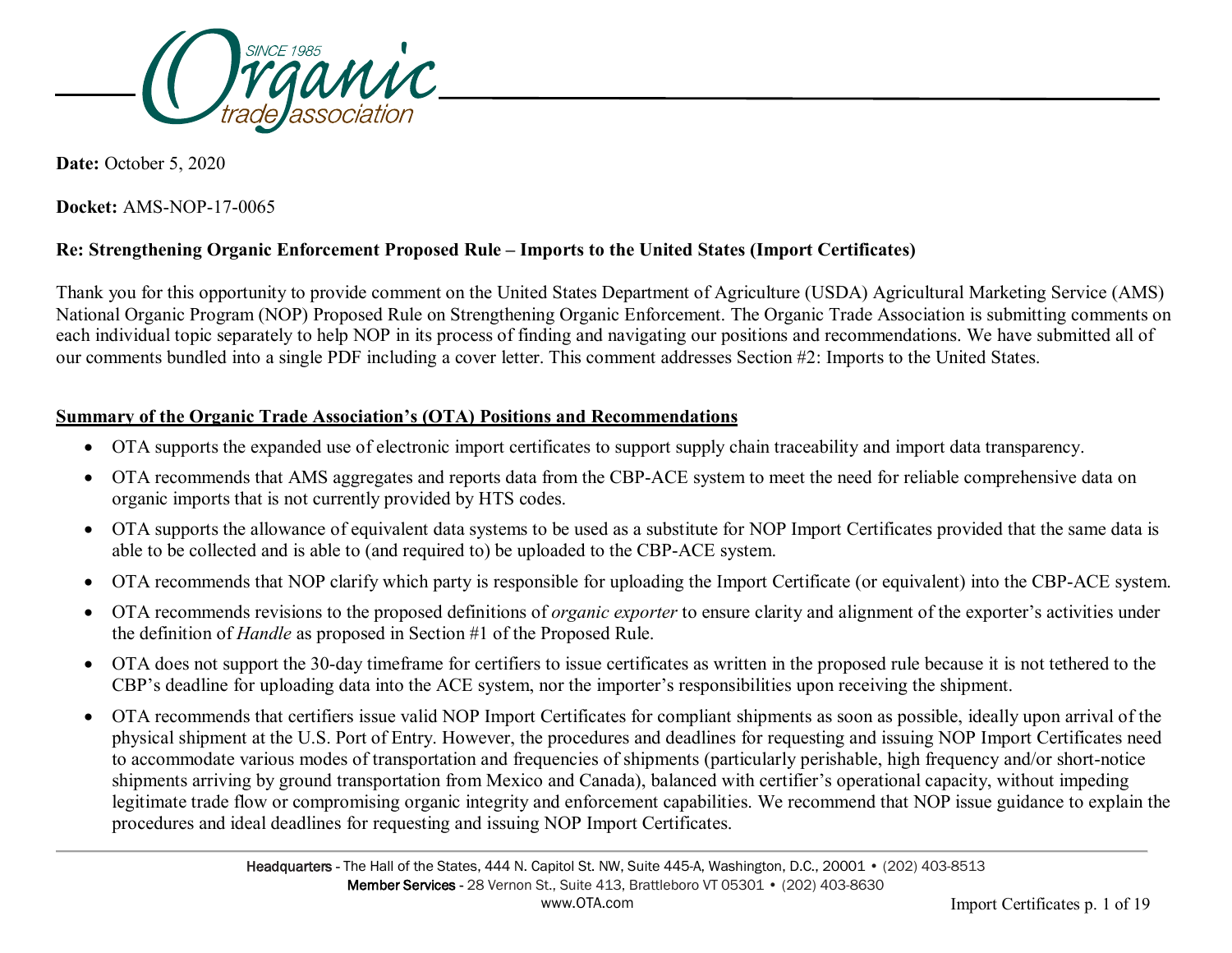<span id="page-1-2"></span><span id="page-1-1"></span><span id="page-1-0"></span>

• OTA recommends the implementation of this section of the proposed rule (with OTA's requested revisions and guidance) using a phased approach that accommodates the increased resources needed for certain types of imports: two years from publication of final rule for shipments by ground transportation from Mexico and Canada; one year from publication of final rule for all other imports. We also recommend that NOP completes a successful pilot test of the new electronic organic import certificate before the final rule is fully implemented.

## **Background**

-

Organic import certificates are a type of transaction certificate that contain detailed information about the quantity, origin, and organic status of imported products. The purpose has been to provide trackable and auditable documentation to demonstrate organic compliance and to support investigations of misrepresented product. Currently, NOP only requires organic import certificates for certain countries of origin as required by equivalency arrangements such as EU, Switzerland, Japan, South Korea, and Taiwan. NOP's current import certificate form<sup>[1](#page-1-0)</sup> and instructions<sup>[2](#page-1-1)</sup> are available in the NOP Handbook.

This provision of the Strengthening Organic Enforcement Proposed Rule is specifically mandated by the 2018 Farm Bill. In preparation for implementation, NOP developed and launched a new electronic system<sup>[3](#page-1-2)</sup> in April 2020 for filing organic import certificates as a voluntary option for through the U.S. Customs and Border Protection's Automated Commercial Environment (CBP-ACE) system. This system would become mandatory upon implementation of the Strengthening Organic Enforcement final rule.

<sup>1</sup> <https://www.ams.usda.gov/sites/default/files/media/NOP%20Import%20Certificate.pdf>

<sup>&</sup>lt;sup>2</sup> <https://www.ams.usda.gov/sites/default/files/media/NOP%20Instructions%20for%20completing%20import%20certificate.pdf>

<sup>3</sup> <https://www.ams.usda.gov/services/organic-certification/international-trade/Electronic-Organic-Import-Certificates>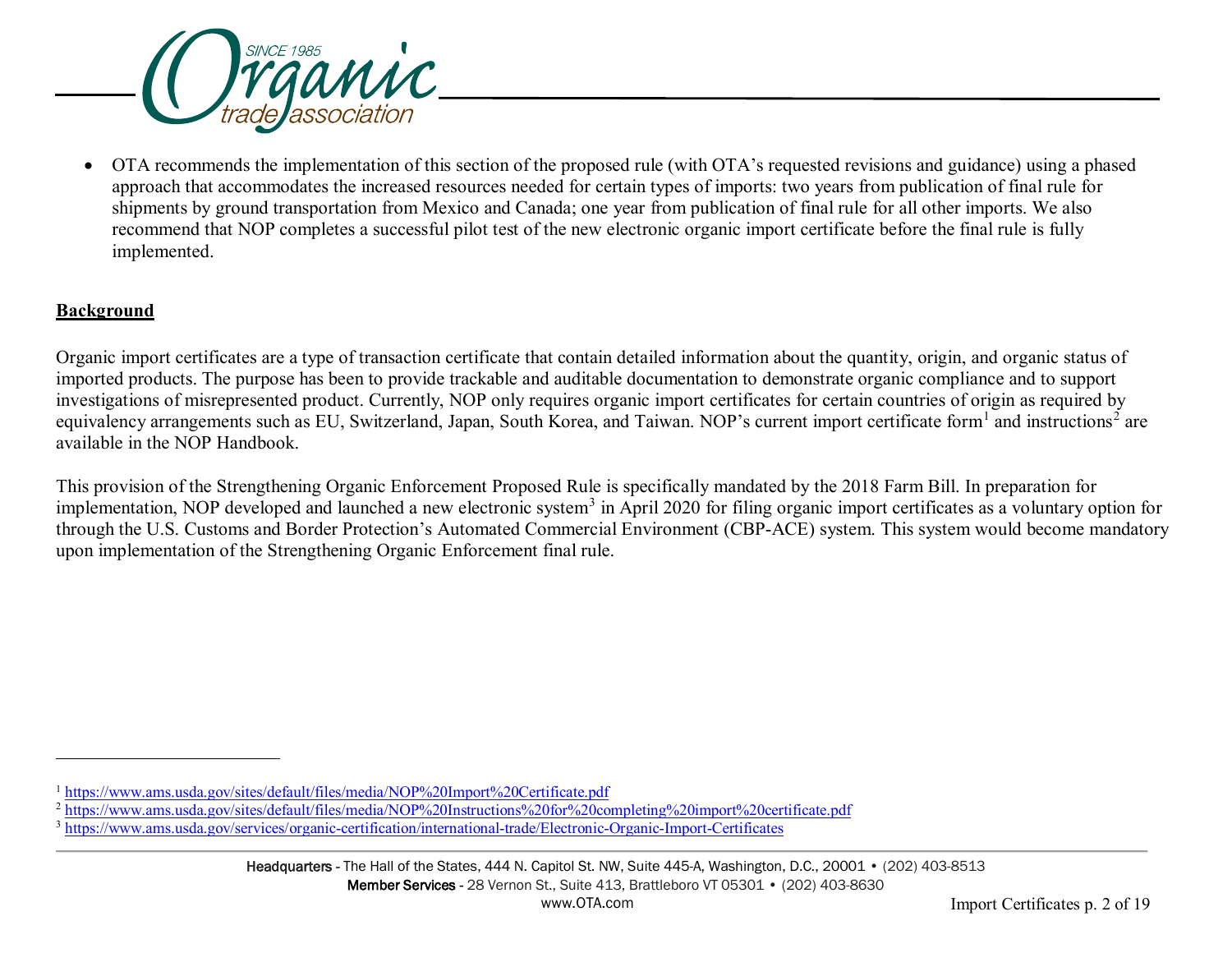<span id="page-2-0"></span>

## **NOP Questions**

-

*1. Is the 30-day timeframe for certifying agents to review and issue an NOP Import Certificate appropriate?*

No. This timeframe is not tethered to the CBP's deadline for uploading data into the ACE system (within 10 calendar days after shipment physically enters the U.S.), nor the time when the importer needs to conduct its responsibilities (upon receiving a shipment with organic products). For more information, see OTA's Positions & Recommendations below.

*2. How could the mode of transportation and frequency of shipments affect the use of the NOP Import Certificate?*

NOP currently requires import certificates to accompany imports from some countries of origin. However, the new dynamic of using imports certificates for shipments arriving by ground transportation from Mexico and Canada is very different in comparison to imports arriving from countries that currently use NOP Import Certificates. For more information, see OTA's Positions & Recommendations below.

# **OTA's Positions and Recommendations**

- **OTA supports the expanded use of electronic NOP Import Certificates to support supply chain traceability and import data transparency.** The proposed rule is effective to implement the provisions of the 2018 Farm Bill and address findings from the USDA Office of Inspector General in 2017 Audit Report<sup>[4](#page-2-0)</sup> relevant to the topic of import certificates (Finding  $#2 - NOP$  Organic Import Documents Were Not Verified At U.S. Ports of Entry; Finding #3 – Controls Over Organic Products Fumigated at U.S. Ports of Entry were Inadequate).
- **OTA recommends that AMS aggregates and reports data from the CBP-ACE system to meet the need for reliable comprehensive data on organic imports that is not currently provided by HTS codes.** The U.S. is the largest organic market in the world, yet our current data tracking systems only account for a fraction of total imported organic products The USDA Global Agricultural Trade System (GATS) covers trade data, and organic products are only tracked if the product has an organic-specific Harmonized Tariff System (HTS) code. Each of these codes is established in response to a formal submission request to the U.S. International Trade Commissions. The Organic Trade Association has submitted all applications for organic HTS codes in existence. To date, there are very few (less than 47) HTS codes for

<sup>4</sup> <https://www.usda.gov/sites/default/files/01601-0001-21.pdf>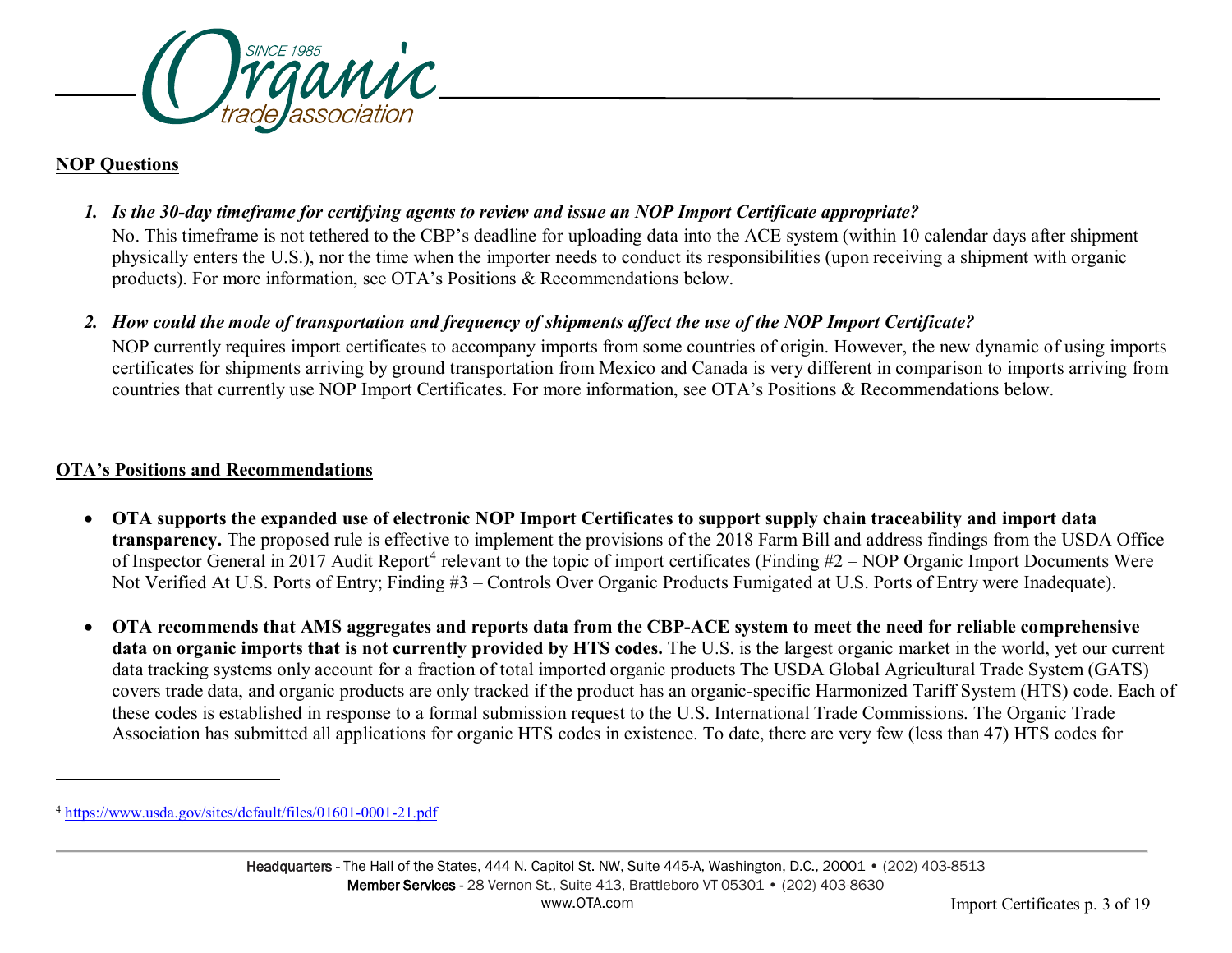<span id="page-3-0"></span>

organic-specific products<sup>[5](#page-3-0)</sup>. Although this data can help understand some import trends for some organic products, it is not sufficient for a complete understanding of organic trade. Global organic trade is expanding, and our industry needs reliable and consistent information about which organic products are entering the U.S. and from which countries. The data collected from NOP Import Certificates though the CBP-ACE system has the potential to finally provide comprehensive data transparency on the full spectrum of imported organic products. The 2018 Farm Bill enables AMS to access information available in CBP-ACE system. We encourage AMS to access, aggregate and publically report data on organic imports. This information is critical to understanding global organic trade and setting baselines for accurate accounting of volumes and origins of imported organic products.

• **OTA supports the allowance of equivalent data systems to be used as a substitute for NOP Import Certificates provided that the same data is able to be collected and is able to (and required to) be uploaded to the CBP-ACE system.** To avoid inconsistency in which systems are deemed equivalent, USDA should be the sole deciding party about which systems are equivalent. This decision should not be left to individual certifiers. In determining equivalent data systems, USDA must ensure that equivalent data sources are able to be aggregated with NOP Import Certificate data to support our recommendation (see above) that AMS aggregates and reports data on organic imports. Comprehensive datasets aren't possible if equivalent data systems are excluded from the data aggregation and reporting.

**→ Recommendation:** Revise §205.273 to identify USDA as decision maker regarding data sources that are equivalent.

As a point of clarification, OTA also recommends non-substantive revisions to consolidate the examples of equivalent data sources to make it easier and clearer to understand the regulatory provision for determining what an equivalent data source is.

**P** Recommendation: Implement revisions to consolidate the examples of equivalent data sources to make it easier and clearer to understand what an equivalent data source is. *See OTA's requested revisions in Table 2 below*.

-

<sup>5</sup> [https://ota.com/sites/default/files/indexed\\_files/OTATradeReport\\_10-30-2017.pdf](https://ota.com/sites/default/files/indexed_files/OTATradeReport_10-30-2017.pdf)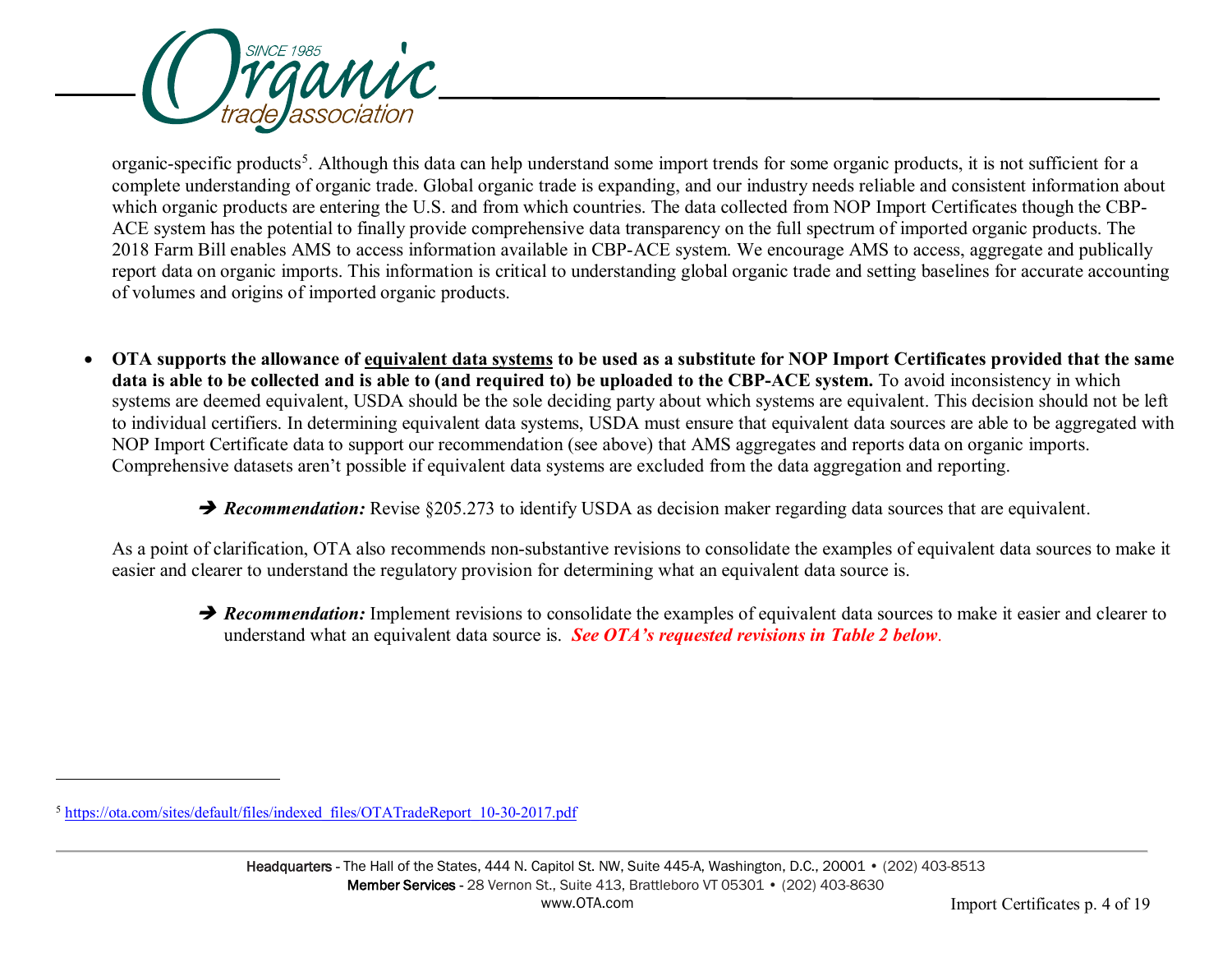<span id="page-4-1"></span><span id="page-4-0"></span>

- **OTA recommends that NOP clarify which party is responsible for uploading the NOP Import Certificate data (or equivalent) into the CBP ACE System.** The proposed rule text does not specify which party is responsible for uploading data to CBP-ACE. The preamble states (emphasis added) that "*the organic exporter must provide the data associated with the NOP Import Certificate to CBP by uploading the data into the ACE system as an electronic record.*" The NOP Fact Sheet<sup>[6](#page-4-0)</sup> on Import Certificates says that U.S. Importers and Customs Brokers will file entries in ACE using Organic Import Certificate. The NOP Insider<sup>[7](#page-4-1)</sup> states that U.S. importers may begin requesting the NOP Import Certificate from exporters to include in their import filings at any time.
	- **→ Recommendation:** Provide clarification of which party is responsible for uploading the NOP Import Certificate data (or equivalent) into the CBP-ACE System.
- OTA recommends revisions to the proposed definition of *organic exporter* to ensure clarity and alignment of the exporter's activities **under the definition of** *Handle* **as proposed in Section #1 of the Proposed Rule.** According to the Preamble, the exporter and importer are both intended to be certified under this proposed rule for exemptions from certification. (Preamble: Preamble: *An organic exporter must be certified organic by certifying agents accredited by the USDA or certifying agents authorized by a trade arrangement, and must maintain records required under § 205.103. Organic exporters may be the final physical handler of organic products within a foreign country or they may be the entities that facilitate, sell, or arrange the sale of organic products shipped to the United States.)* However, the proposed definition of *Handle* in Section #1 of the proposed rule (Applicability and Exemptions from Certification) does not directly cover all of the activities included in the proposed definition of *organic exporter*. Also, the proposed definition of *organic exporter* as written in the proposed rule includes activities ("*consigns, or arranges for the transport/shipping*") which are not specifically addressed in the proposed rule's definition of *Handle*. This discrepancy will create an opportunity for confusion about whether the exporter is required to be certified as a handler.

We recommend that the definition of *organic exporter* be revised so that it clearly and directly ties back to the definition of *Handler*. Certifiers can then use the definition of *Handler* to evaluate whether the exporter's activities are subject to certification. Exporters or importers that *Handle* and do not fall under an exemption from certification should be required to be certified. We also recognize there may be exporters or importers that are handlers but may qualify under an exemption under the proposed rule. These exemptions may be impacted by future revisions to the proposed rule based on public comment. For example, OTA is recommending a revision to include an exemption for

j

<sup>6</sup> <https://www.ams.usda.gov/sites/default/files/media/FactSheetImportCertsLaunch.pdf>

<sup>7</sup> <https://content.govdelivery.com/accounts/USDAAMS/bulletins/29a22e5>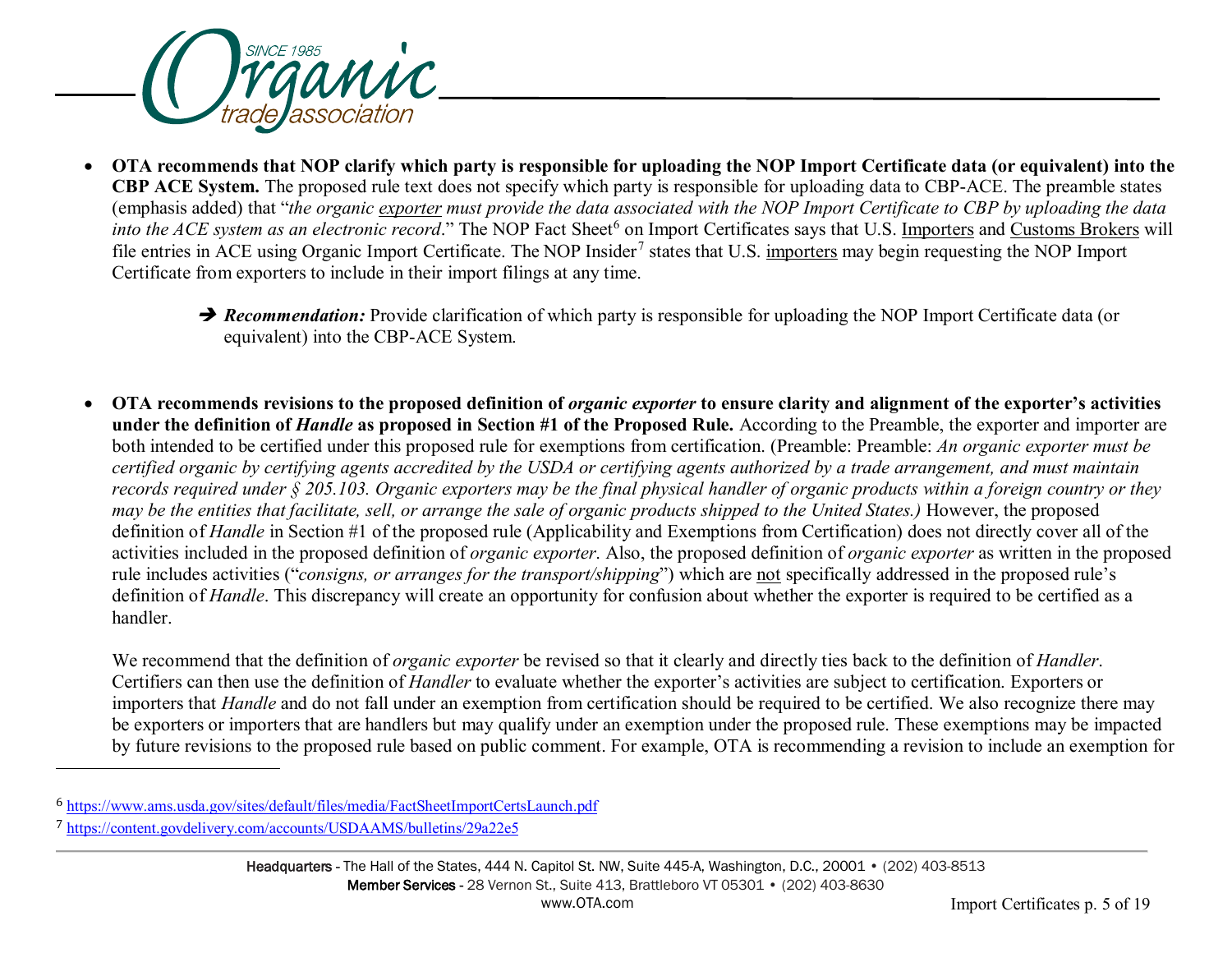

customs brokers and/or freight forwarders that only act as an intermediary between importers and the government or between shippers and transportation services, but do not take physical or financial possession or otherwise handle the agricultural products (*See OTA's Comments on Exemptions from Certification.)*

- **→ Recommendation:** Revise definition of *organic exporter* in §205.2 to ensure clarity and alignment of the exporter's activities under the definition of *Handle* in Section #1 of the Proposed Rule: Applicability and Exemptions from Certification*. See OTA's requested revisions in Table 2 below*.
- **OTA does not support the 30-day timeframe for certifiers to review and issue an NOP Import Certificate as written in the proposed rule.** The proposed rule requires that the certifier must review and issue import certificates for compliant shipments within 30 days of receiving the request for the import certificate. According to the proposed rule (emphasis added): "*The certifying agent must review an NOP Import Certificate request, determine whether the shipment complies with the USDA organic regulations, and issue the NOP Import Certificate or equivalent within 30 calendar days of receipt if the shipment complies with the USDA organic regulations*." The certifier's responsibility during this time (according to the Preamble, emphasis added) is to verify that: "*(1) the information submitted on the NOP Import Certificate, or equivalent, is accurate, including confirmation of the organic status of each product listed on the NOP Import Certificate; and (2) the final handler has the capacity to produce or handle the quantity of organic product to be exported."*

The certifier's 30-day timeframe is not tethered to physical movement of the product, nor to the deadline for uploading the data to the CBP-ACE system. The intent described in the preamble is that the data from the valid Import Certificate or equivalent is uploaded to the CBP database within 10 calendar days after the shipment physically entering the U.S. As stated in the Preamble (emphasis added), *"the NOP Import Certificate, or equivalent data, must be uploaded into the ACE system within 10 calendar days of the shipment entering the United States. This is consistent with existing trade filing timeframes in ACE using the Entry Summary process."* In order to upload the data to the CBP-ACE system, the valid certificate needs to have been issued.

The certifier's 30-day timeframe is also not tethered to the importer's responsibilities to verify accuracy of the import certificate. The Proposed Rule requires that the importer perform certain activities upon receiving the shipment, and two of these activities are contingent upon having the valid NOP Import Certificate. From the proposed rule (Emphasis added): "*Upon receiving a shipment with organic products, the organic importer of record must ensure the shipment is accompanied by a verified NOP Import Certificate or equivalent; must verify that the shipment contains only the quantity and type of certified organic product specified on the NOP Import Certificate or equivalent; and must verify that the shipment has had no contact with prohibited substances pursuant to 7 CFR 205.272 or exposure to ionizing radiation pursuant*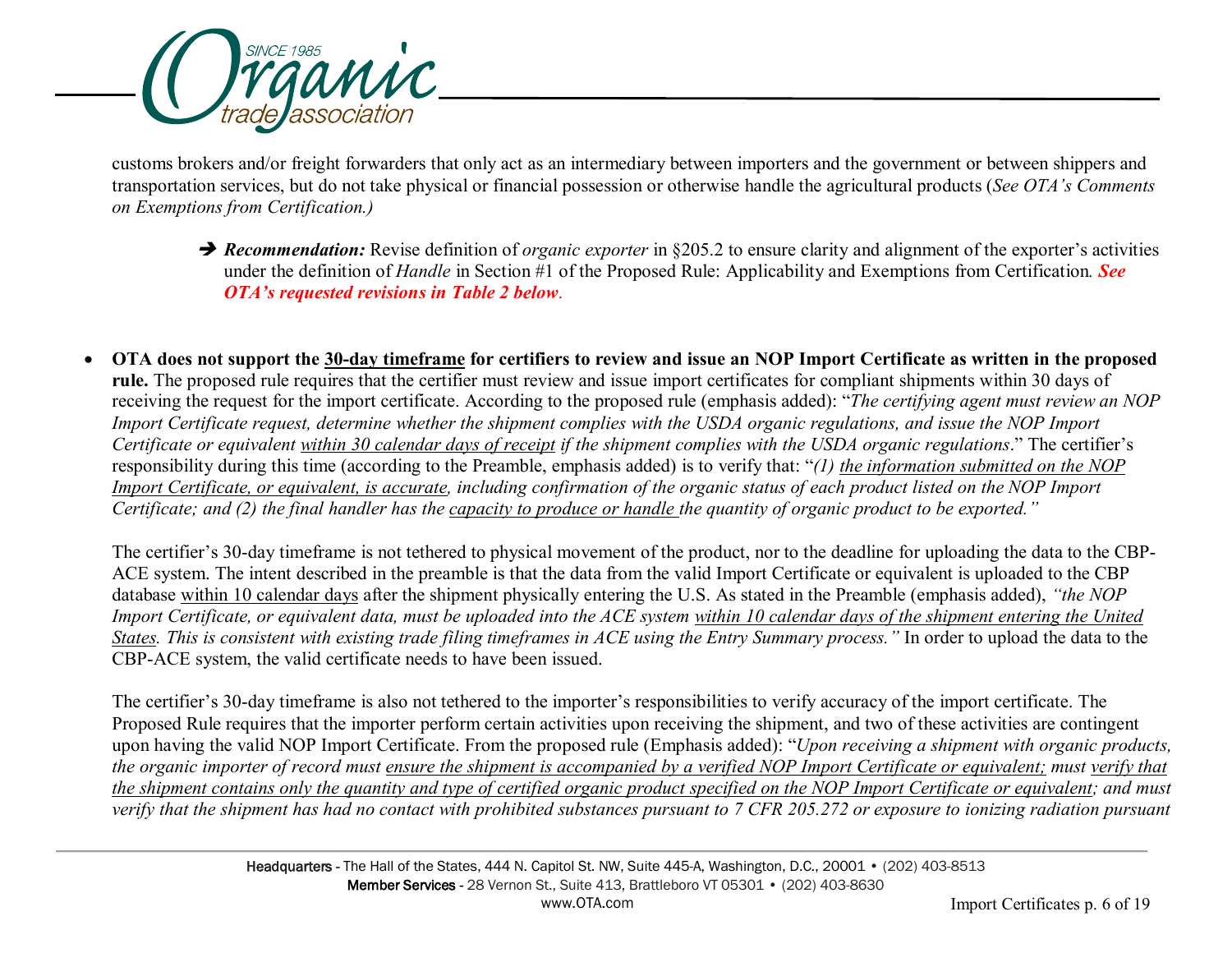

*to 7 CFR 205.105, since export."* In order to complete these tasks as written in the proposed rule, the valid certificate needs to have been issued.

**Because the 30-day timeframe is not tethered to the deadline for uploading data in to the CBP-ACE system nor the importer's receiving of a shipment, the 30-day timeline for certifiers could be overridden by these other steps in the procedure and is therefore not useful or appropriate to retain in the regulations.** For example: If an exporter requests a Import Certificate on Day 1, and the shipment arrives at the US Port of Entry on Day 5, then the data would need to be uploaded to CBP by Day 15. This means that the certifiers need to have issued the importer certificate by Day 15 (not Day 30) so that the appropriate data is available for uploading to CBP. Furthermore, if the importer of record is ready to accept the product on the day of arrival (Day 5, from the previous example), then the importer needs to have access to the valid Import Certificate on that day. This means that that the certifier needs to have issued the import certificate by Day 5 (not Day 30) for the importer to carry out its responsibilities per the regulations to verify the physical shipment against the data in the import certificate.

*Recommendation:* Revise §205.273(b) to remove the 30-day timeframe. *See OTA's requested revisions in Table 2 below*.

• **OTA recommends that certifiers issue valid NOP Import Certificates for compliant shipments as soon as possible, ideally upon arrival of the physical shipment at the U.S. Port of Entry. However, the procedures and deadlines for requesting and issuing NOP Import Certificates need to accommodate various modes of transportation and frequencies of shipments (particularly perishable, high frequency and/or short-notice shipments arriving by ground transportation from Mexico and Canada), balanced with certifier's operational capacity, without impeding legitimate trade flow or compromising organic integrity and enforcement capabilities.** 

The NOP Import Certificate requirements need to be flexible enough to support all forms of international trade. Thousands of shipments of organic products arrive in the U.S. every year, entering numerous Ports of Entry, and arriving via plane, truck, vessel, and railcar. Shipments are entering 365 days per year at all hours of the day and night. Many organic products are perishable products that are distributed and sold to end consumers within days of entry into the U.S.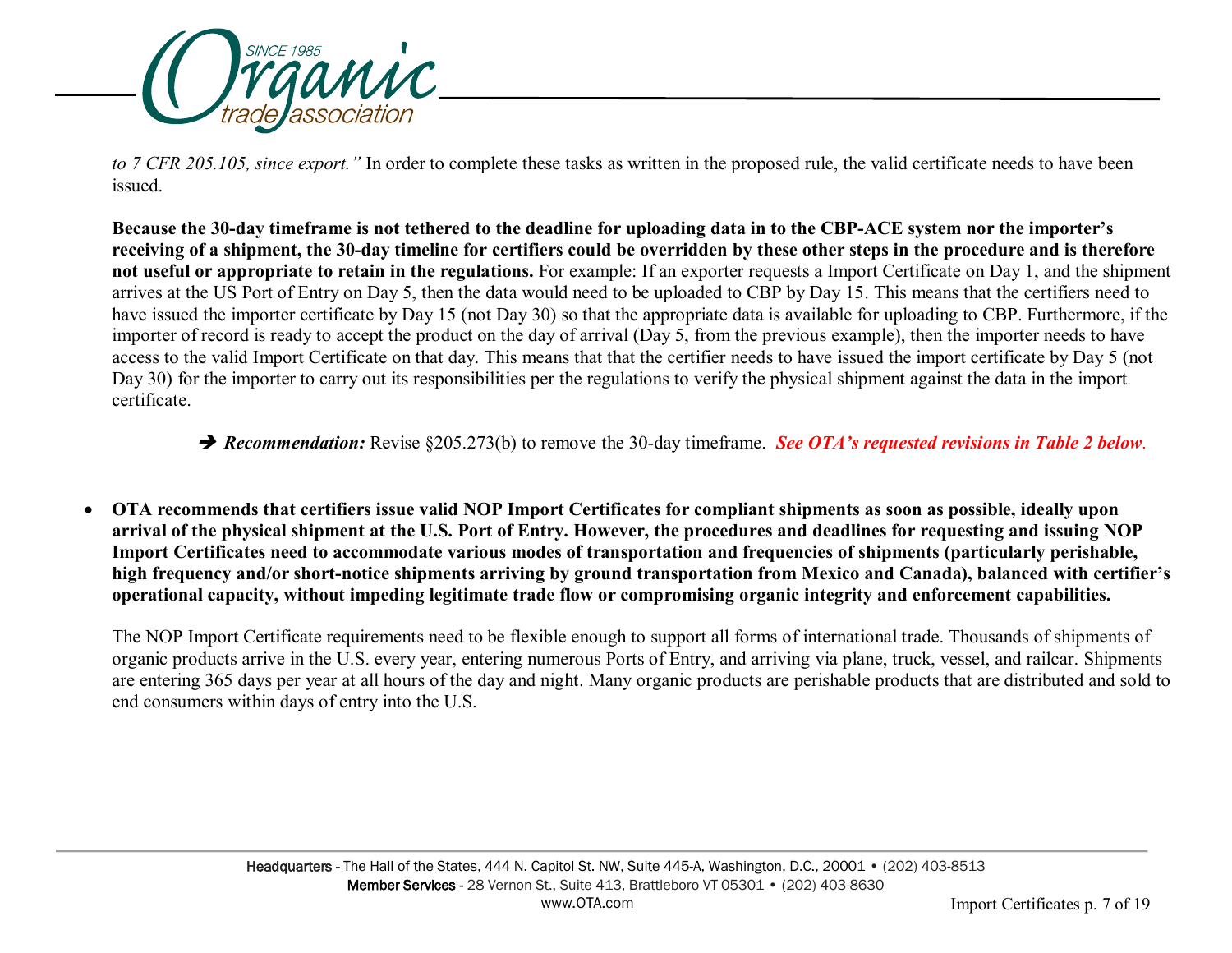

#### *Benefits of issuing import certificates as soon as possible*

It is beneficial to minimize the window of time between the physical shipment of organic product arriving at the U.S. Port of Entry and the certifier issuing a valid NOP Import Certificate for compliant shipments. Importers can be assured that the certifier has completed its responsibility to review and verify the information on the NOP Import Certificate by the time the importer is ready to accept the product at the U.S. Port of Entry. The Proposed Rule requires that the importer perform certain activities upon receiving the shipment, and two of these activities are contingent upon having the valid NOP Import Certificate. From the proposed rule (Emphasis added): "*Upon receiving a shipment with organic products, the organic importer of record must ensure the shipment is accompanied by a verified NOP Import Certificate or equivalent; must verify that the shipment contains only the quantity and type of certified organic product specified on the NOP Import Certificate or equivalent; and must verify that the shipment has had no contact with prohibited substances pursuant to 7 CFR 205.272 or exposure to ionizing radiation pursuant to 7 CFR 205.105, since export."* In order to complete these tasks as written in the proposed rule, the valid certificate needs to have been issued.

Timely issuance of NOP Import Certificates can minimize importer's risk of accepting product without a valid certificate or need to hold product waiting for a valid certificate. NOP is clear in the Preamble that the NOP Import Certificate requirements are not meant to impede trade, and a shipment containing organic products may enter the United States without an NOP Import Certificate at the time of entry. NOP explains in the preamble (emphasis added) *"AMS acknowledges the concern that using NOP Import Certificates may slow the importation of organic product. Therefore, AMS is requiring that organic imports that pass through U.S. Ports of Entry be associated with, but not accompanied by, an NOP Import Certificate. This means that a shipment containing organic products may enter the United States without an NOP Import Certificate at the time of entry."* However, allowing a time-lag after the shipment arrives until the certifier determines if the certificate is valid may not necessarily lead to unimpeded flow of trade as NOP intends. There is a burden for some importers who may be hesitant to accept and move imported products throughout their supply chains if they have not yet received a valid organic import certificate. Downstream certified organic handlers may be unwilling to buy a product that does not yet have a valid organic import certificate. For some importers, there is an unacceptable level of risk in accepting a not-yet-approved organic shipment and selling it to a buyer, or combining it with other approved organic product. To manage their risk, importers may choose to hold a product at the port while they are waiting for the valid import certificate, which leads to increased storage fees, and loss of valuable shelf-time for perishable products.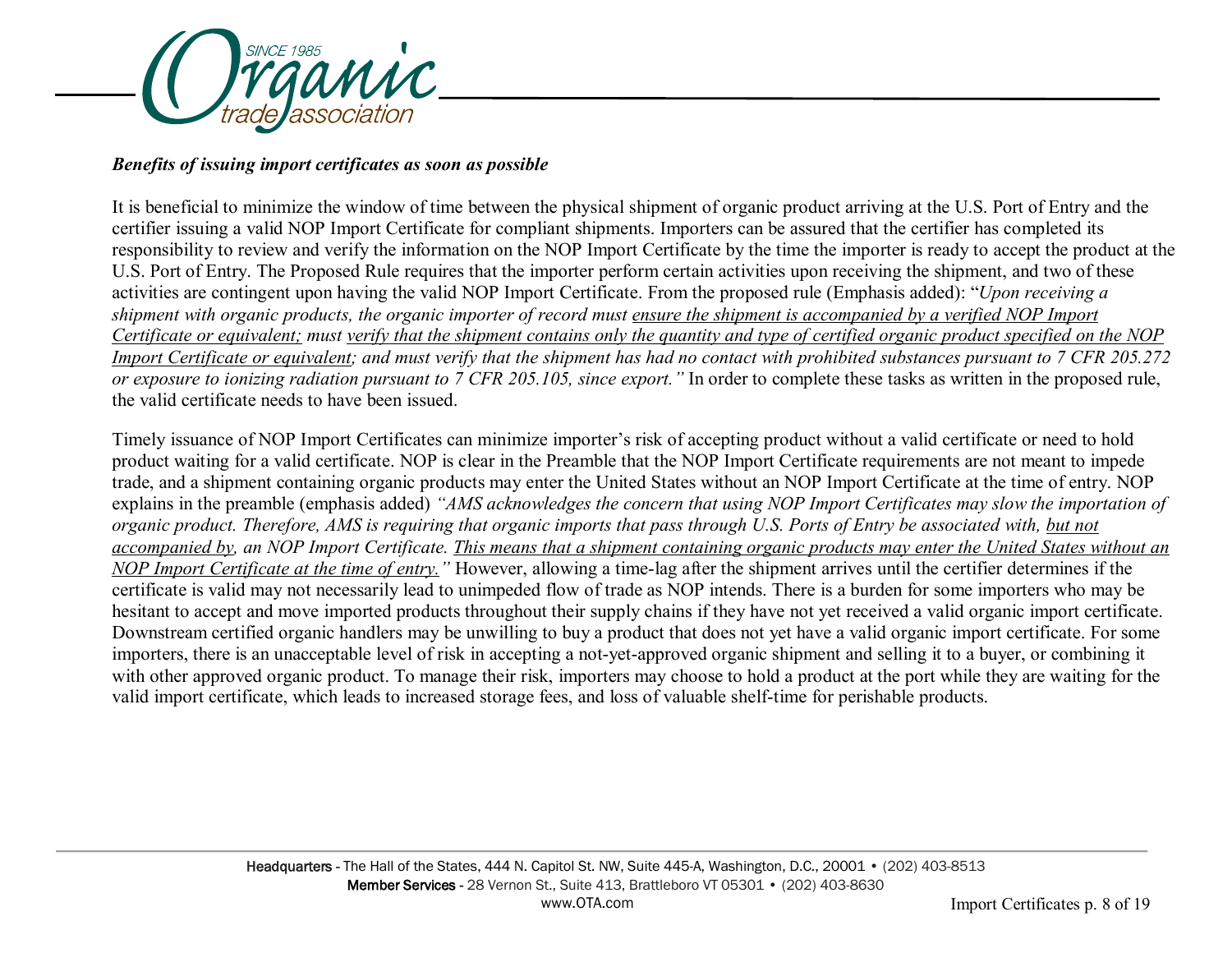<span id="page-8-0"></span>

#### *Avoiding impediment of legitimate trade flow or compromising organic integrity and enforcement capabilities*

The NOP Import Certificate requirements should not negatively impact the ability of legitimate organic products from entering the U.S. market. An NOP Import Certificate, in and of itself, should not serve -- and is not intended to serve -- as a singular or exclusive tool for guaranteeing real-time organic compliance of imported products as received at the U.S. Port of Entry. Organic integrity of exports and imports can and should be verified through an operation's recordkeeping, monitoring practices, procedures and other systems for maintaining organic integrity (and the certifier's oversight thereof) as required by the current NOP regulations, and new strengthened regulations proposed in the Strengthening Organic Enforcement Proposed Rule. According to NOP Instruction 4013 Maintaining Integrity of Organic Imports<sup>[8](#page-8-0)</sup>, audit trail documentation that should already be in use by organic operations to ensure compliance includes: Organic certificates for each product with the name of the certified operation and their certifier; Purchase and receiving records with information identifying the specific product(s), lot numbers, quantities, and supply chain entities; Shipping records with information such as lot numbers, product volume, handling instructions and the name of the last certified organic operation; Weigh tickets, receipts, and tags; Clean truck/container affidavits for bulk product verifying that truck/container was thoroughly cleaned and poses no risk of contact with prohibited substances; Phytosanitary certificates from the last country of export; and more. The SOE Proposed Rule adds additional requirements such as having supply chain traceability, fraud prevention plans, and organic identification on nonretail containers. The import or exporter describes its plans for using these tools and practices to verify and ensure compliance of organic exports and imports, and the certifier reviews and verifies the plans through annual inspections, periodic residue testing, and other oversight measures. These tools and practices are not directly tied to issuance of the NOP Import Certificate yet still must be carried out even if the NOP Import Certificate is not available at the time of entry at the U.S. Port of Entry. Provided that these systems for maintaining organic integrity are in place, there will be no need for imported shipments to be required to be held at U.S. Port of Entry waiting on the issuance of an NOP Import Certificate in order to confirm organic compliance.

Verifying compliance based on these tools and systems can be more effective than relying only on an NOP Import Certificate to guarantee real-time organic compliance verification at the U.S. Port of Entry. If used as a singular or exclusive tool to guarantee real-time organic compliance, the NOP Import Certificate could become a fraud opportunity and distract from other organic integrity verification systems. Rather, the NOP Import Certificate is one *of many* elements in a system of maintaining and verifying integrity of organic imports. NOP Import Certificates also provide additional value in terms of strengthening supply chain traceability and import data transparency.

-

<sup>8</sup> <https://www.ams.usda.gov/sites/default/files/media/NOP4013IntegrityOrganicImports.pdf>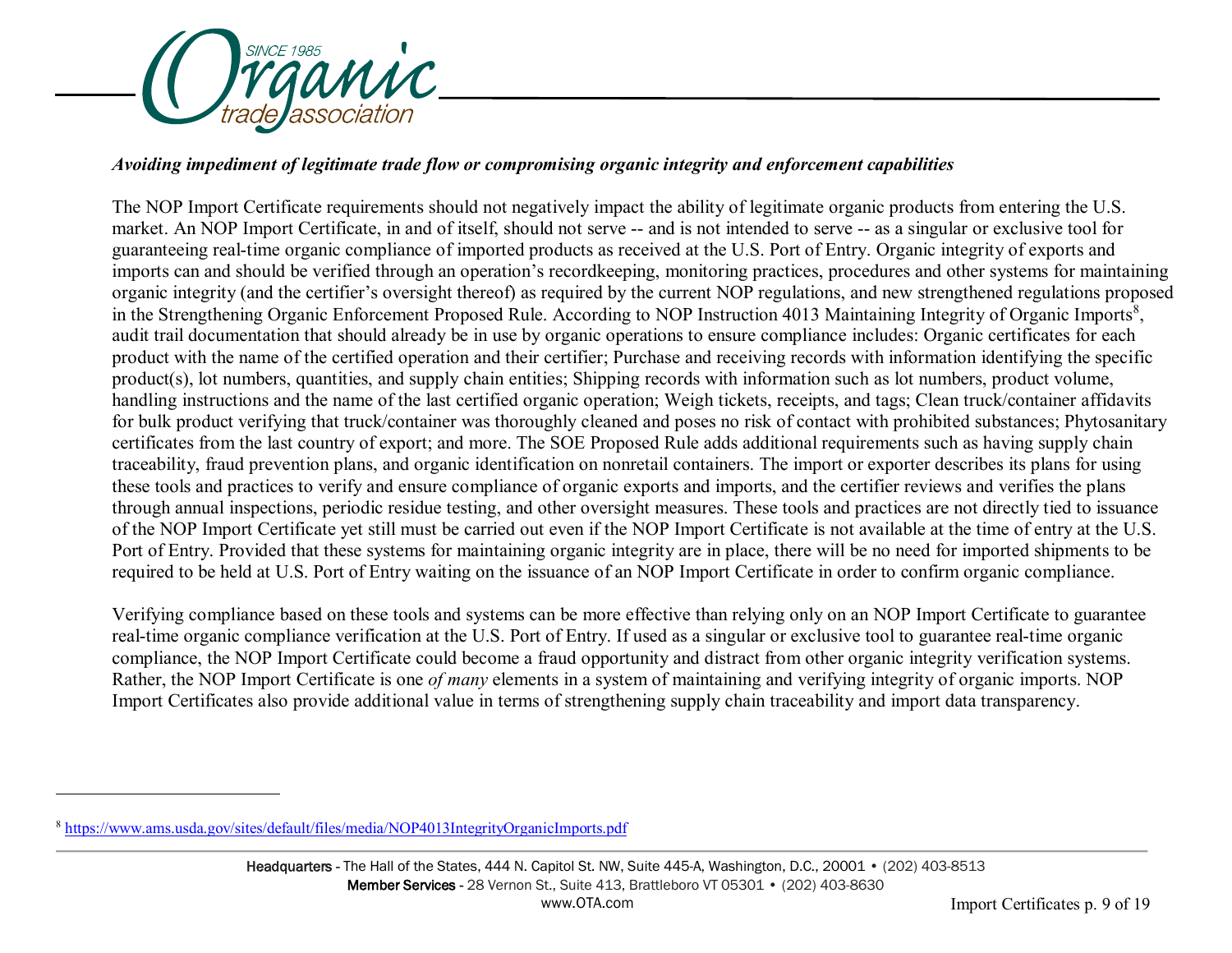

#### *Accommodations for various modes of transportation and frequencies of shipments*

The procedures and timeframes for requesting and issuing import certificates need to accommodate various modes of transportation and frequencies of shipments. NOP currently requires import certificates to accompany imports from some countries of origin under equivalency arrangements, but none of those countries are accessible by ground transportation. For product arriving by ocean freight, it will likely be possible for the certificates to be available at the time the shipment arrives. However, the new dynamic of using imports certificates for shipments arriving by ground transportation from Mexico and Canada is very different in comparison to imports arriving from countries that currently use NOP Import Certificates. Mexico and Canada are contiguous to the U.S., making import possible at much shorter timeframes at much higher frequencies. This means a higher volume of import certificates will need to be issued, with shorter notice of the products being declared on the import certificate. The significance of this new dynamic must be taken in to consideration when developing requirements for NOP Import Certificates. The requirements need to accommodate high frequency, short-notice, and/or perishable shipments of organic products arriving by ground transportation from Mexico and Canada.

Perishable produce imported from Mexico is perhaps the most significant trade dynamic that needs to be considered. Hundreds of shipments per day are imported across the Mexico border on a constant basis, many within just a few hours of the produce being harvested. Perishable produce arrives most commonly by truck. A single truck may contain multiple product types, pack-sizes, varieties, from multiple growers and pack-houses. Several certificate-holders may contribute product to a single truck. A single exporter may arrange multiple trucks in a single day. In their peak season, a single produce exporter can have up to 100 shipments (trucks) per day from Mexico. This exact contents and quantities of products are confirmed once the truck is finished loading, which can be as three hours prior to the truck arriving at a U.S. Port of Entry. Trucks may be arriving at any hour of the day including overnight and weekends, year round.

Shipments by ground transportation from Canada can impose similar time constraints even for nonperishable products. Trucks or railcars of grain can be loaded in as little as 12 hours before arriving at a U.S. Port of Entry. Air-freight transportation can also have significantly shorter windows between loading and arrival in the U.S. compared to longer travel times of imports arriving by ocean-freight.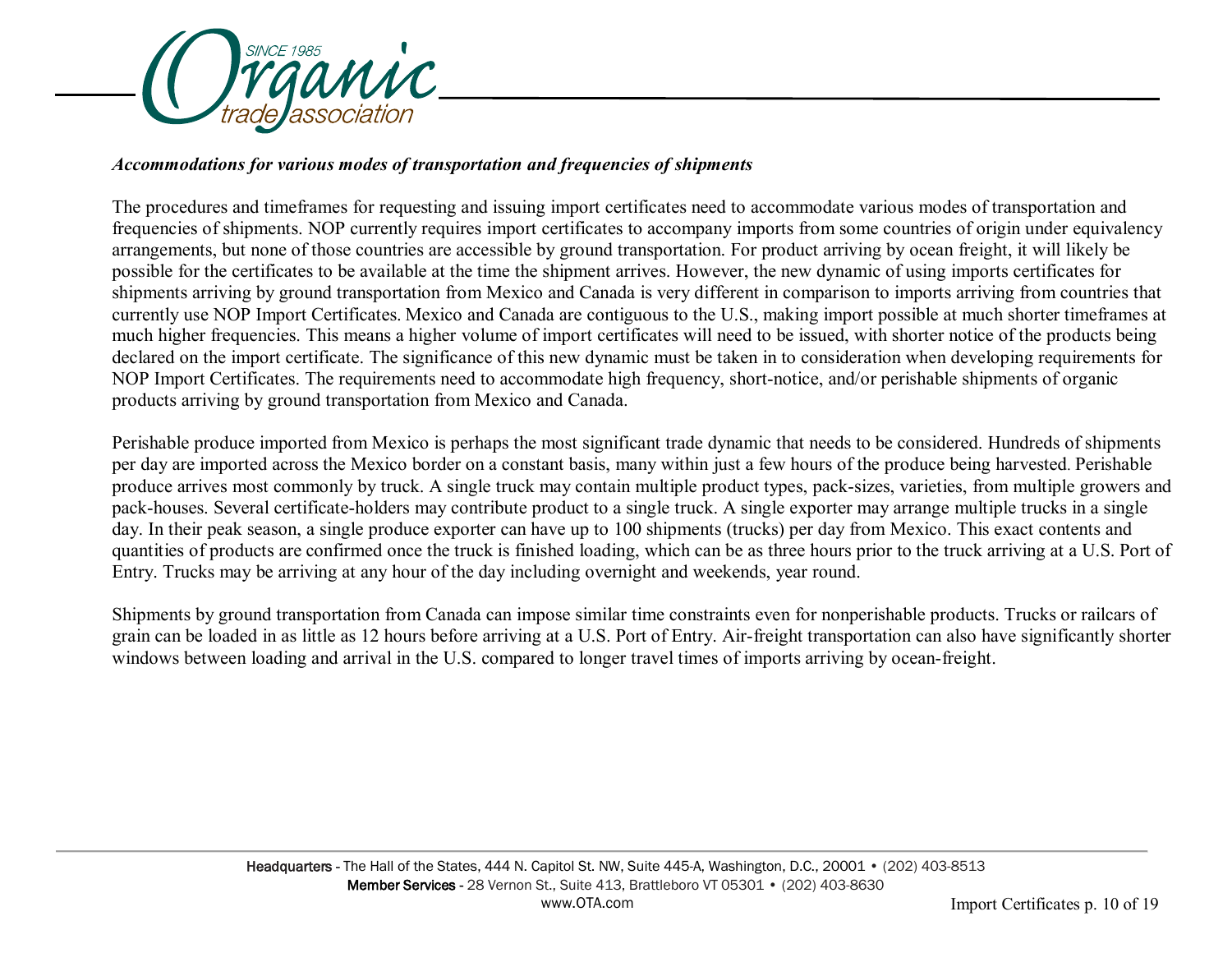

# *Operational capacity of certification agencies*

The NOP Import Certificate requirements need take into account the operational capacity (e.g. staffing) of certification agencies responsible for reviewing and issuing NOP Import Certificates for every physical shipment of imported organic product. The new requirements for certifiers to issue import certificates for every physical shipment will impose significant new demands on certifiers, especially considering the high-volume and short-notice demands for import certificates for shipments arriving by ground transportation from Mexico and Canada. As already described above, shipments can be loaded on the same day or overnight or with as little as three hours prior to arrival at the U.S. Port of Entry. Final shipment data (e.g. exact weights, volumes, and container identification numbers) may not be known until the truck or railcar is loaded and ready for shipment, leaving a very small window for certificate request, review, and approval. This dynamic creates significant stress and time pressures for certifiers and certified operations to prepare data and issue certificates in a timely manner.

At this time, there is no evidence that a requirement for certificates to be available at time of arrival in the U.S. could be realistic to implement. Certifiers would need to be staffed twenty-four hours per day, including weekends and holidays, year round, to keep up with the constant influx of organic imports. Lessons learned from the 2016 attempt to require NOP Import Certificates to accompany shipments from Mexico revealed extreme logistical and operational capacity challenges for certification agencies to overcome in order to be staffed appropriately for this type of work. Considering that NOP Import Certificates are one *of many* elements in a system of maintaining and verifying integrity of organic imports, such significant investments in 24/7 staffing for this sole purpose may not be warranted.

## • **NOP should issue guidance to explain the procedures and ideal deadlines for requesting and issuing NOP Import Certificates.**

Given the magnitude and dynamics of organic imports to the U.S., OTA does not recommend that the regulations specify a one-size-fits-all requirement for exactly when the certifier must issue a NOP Import Certificate for valid shipments. Rather, we recommend that NOP provide details and instructions through guidance. Guidance is an appropriate mechanism for explaining the procedures for requesting and issuing NOP Import Certificates, and establishing the ideal deadline as being available by the time the physical shipment arrives in the U.S. Additionally, the guidance can explain the circumstances under which a NOP Import Certificate can be issued after the shipment arrives provided that strong organic integrity verification systems are in place. This will allow flexibility where needed, such as high frequency, short-notice, and/or perishable shipments of organic products. Guidance should also provide a clear definition on how to identify and define a single "physical shipment" for various modes of transportation.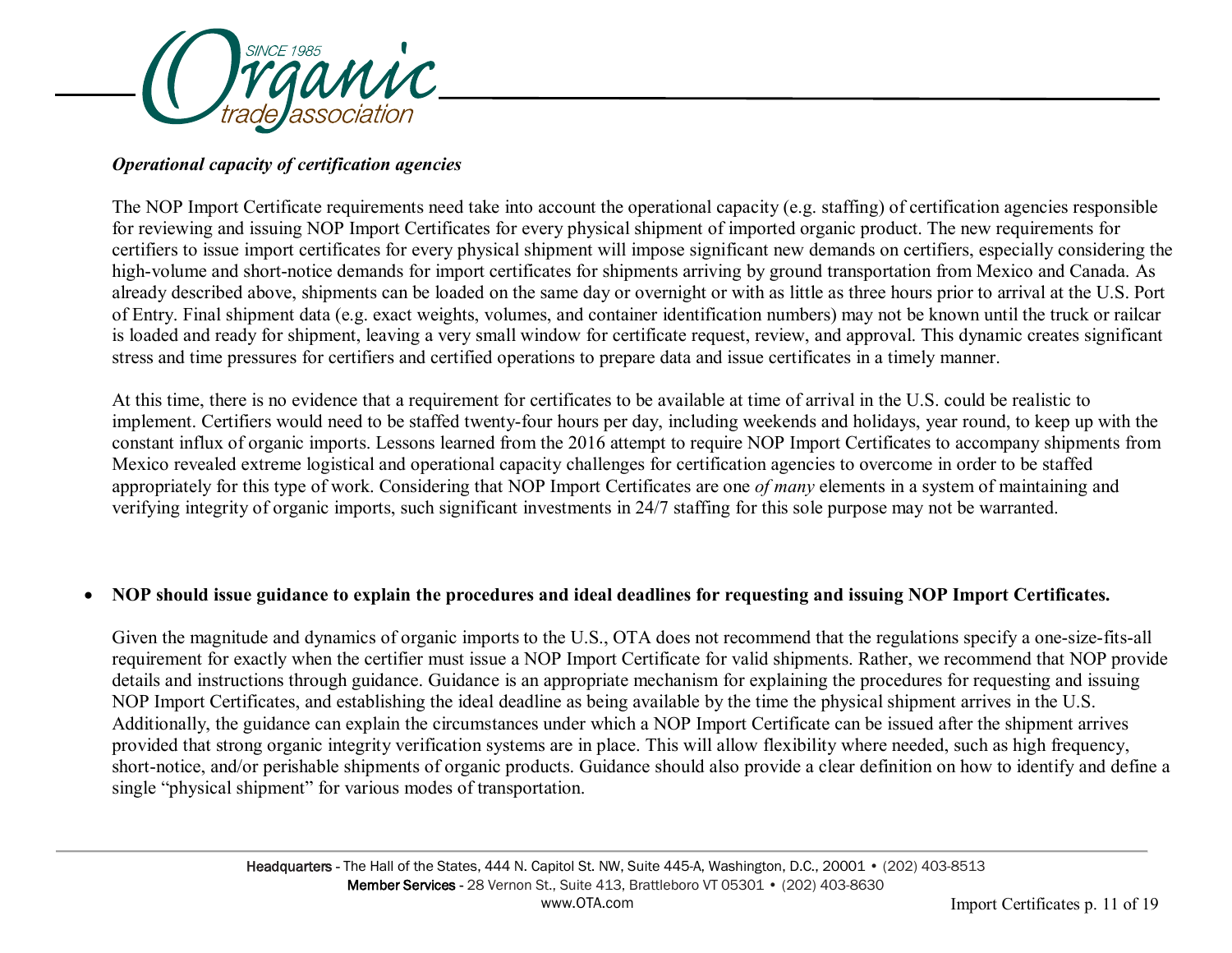

The foundation of the NOP Import Certificate procedure should be grounded in the Organic System Plan, developed by the operation and approved by the certifier. Each exporter and importer's Organic System Plan should describe its plan for requesting and/or tracking and receiving NOP Import Certificates. Through the Organic System Plan development and approval process, operators and certifiers can agree to a system and timeline that can accommodate all parties. This process allows for timelines to be established that account for each unique import scenario and various combinations of product type, origin, destination, perishability, mode of transportation, time of year (peak, off peak), etc. The agreed-upon timeline should balance the capacity of the exporter and certifier, while meeting the needs of the importer for receiving the shipment and having access to the NOP Import Certificates.

We encourage exporters, importers, and their certifiers to work together to implement procedures for requesting and issuing NOP Import Certificates as soon as possible, ideally upon arrival of the physical shipment at the U.S. Port of Entry. There are systems and procedures that could begin to be established now that could help work towards the ideal deadline. Operators need to develop efficient systems to ensure that they are collecting and submitting complete information to the certifier so that certificates can be issued quickly and no information is missing or inadequate. Certifiers can work on developing internal systems and procedures that increase efficiencies of receiving, reviewing, and issuing certificates. For example, certifiers should explore the role of pre-shipment notifications that would require exporters to provide information about shipments in advance and let the certifier complete parts of the verification as appropriate. Recognizing that some data points of the import certificate cannot be confirmed until the shipment is loaded (e.g. exact weight or volume), pre-shipment notification still could help minimize the amount of verification that is needed in the short timeframe between loading the shipment and arrival at the U.S. Port of Entry. Certifiers could also explore the role of multi-shipment certificates, such as those used by the Global Organic Textiles Standard. Also certifiers can explore opportunities where expedited review and issuance procedures can be employed for some import/export arrangements, such as operations that are exporting and importing between their own subsidiaries.

In cases where logistical or operational capacity prevents the issuance of valid certificates upon time of entry of product in the U.S. (e.g. such as high frequency, short-notice, and/or perishable shipments of organic products), the certifier may approve an alternative system that allows a certain number of extra days after shipment arrival for the certifier to issue the NOP Import Certificate for compliant shipments. Alternative systems should only be approved in cases where the operation is in good standing and has strong organic integrity verification measures in place. The operation and certifier must agree that the data submitted for the NOP Import Certificate is audited within the agreed-upon timeframe. The certifier should issue valid NOP Import Certificates for compliant shipments no later than 10 calendar days after shipment arrival. As stated in the Preamble (emphasis added), *"the NOP Import Certificate, or equivalent data, must be uploaded into the ACE system within 10 calendar days of the shipment entering the United States. This is consistent with existing trade filing timeframes in ACE using the Entry Summary process."* In order to upload the data to the CBP-ACE system, the valid certificate needs to have been issued. The 10-day maximum will ensure that the valid certificate is – at the very least – issued in time for its data to be uploaded in to the CBP-ACE system.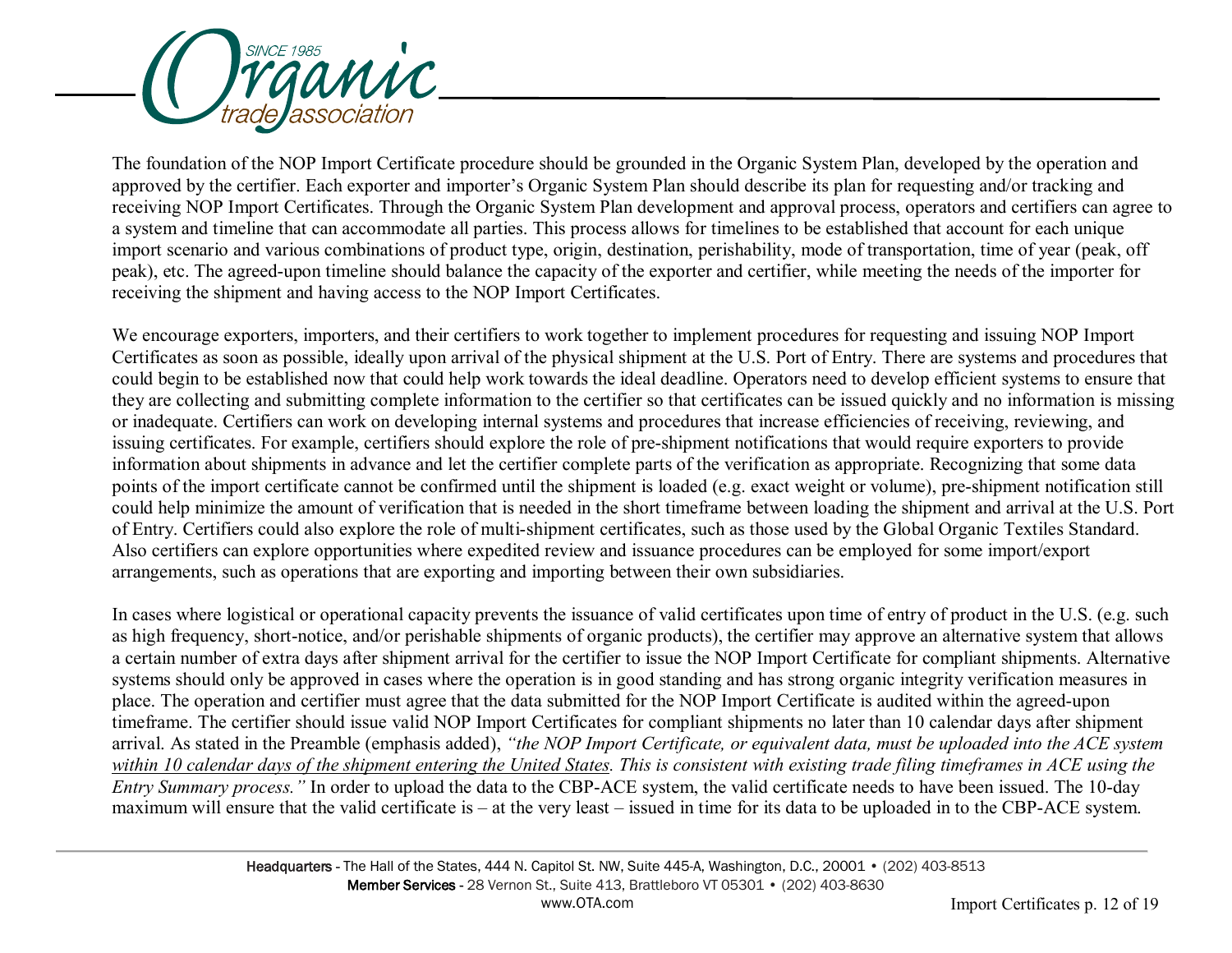

In all cases, the systems must comply with other regulatory requirements that are not directly tied to issuance of the NOP Import Certificate, such as the product being declared as "organic" to U.S Customs and Border Protection upon entry into the U.S and the importer being responsible for verifying compliance of the received shipment. As much information as is readily available should be uploaded to the CBP-ACE system. Additionally, the certifier may impose stronger controls or more frequent risk-based traceability and mass balance audits of NOP Import Certificates to ensure that the system that was approved in Organic System Plan is effective or needs improvement. NOP Import Certificates should also become a standard element of onsite inspector verification like verification of other organic recordkeeping requirements.

- **→ Recommendation:** Develop guidance to explain the procedures and ideal deadlines for requesting and issuing NOP Import Certificates.
- **We recommend that these provisions of the proposed rule (with OTA requested revisions and recommendations for guidance) descried above are implemented using a phased approach that accommodates the increased resources needed for certain types of imports.** We recommend **two years** from publication of final rule for shipments by ground transportation from Mexico and Canada; **one year** from publication for all other imports. Shipments by ground transportation from Mexico and Canada will require additional time to come into compliance due to the shorter timeframes and higher frequencies of shipments from these countries via these modes of transportation. Certifiers, importers, and exports all need time to develop and implement systems for managing import certificate requests, reviews, and approvals at significantly higher frequencies than are currently experienced. The extended implementation period for ground shipments from Mexico and Canada will allow certifiers to start collecting data about the volumes, timing and frequencies of these import events and gauge the resources needed to accommodate import certificate requests and issuance procedures. The additional time can also be used for certifiers to identify and resolve any technological issues with issuing electronic import certificates so that the procedures can be executed seamlessly by the time the requirement becomes mandatory.

**We also recommend that NOP completes a successful pilot test of the new electronic organic import certificate before the final rule is fully implemented.** NOP has developed and launched the new electronic system and plans to begin a pilot pram in fall 2020. As with any new technology, testing will be critical for success of the system, and the system must be successful for global organic trade to rely on it for every individual shipment of imported organic product. We strongly encourage NOP to work with industry members to pilot the new system and resolve any technological barriers prior to implementation of this rule provision.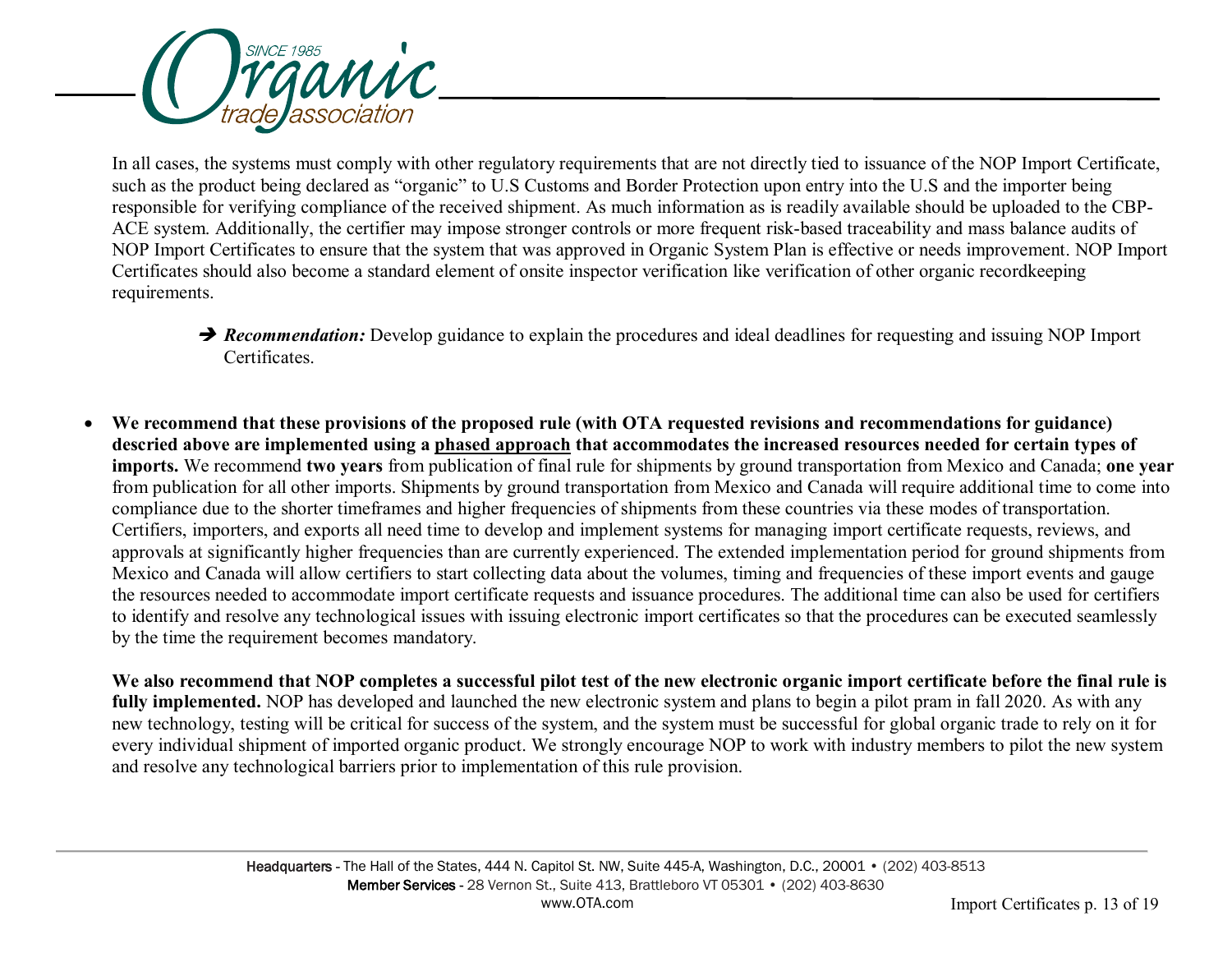

# **Table 2: OTA's Requested Revisions to the Proposed Rule and Recommendations for Guidance**

| Action &<br><b>Section</b>                                                                                                                                                                                                                      | <b>Proposed Rule Text</b>                                                                                                                                                                                           | Revisions and/or Guidance needed to implement OTA's Positions<br>and improve the quality, clarity or utility of the proposed rule                                                                                                                                      |  |
|-------------------------------------------------------------------------------------------------------------------------------------------------------------------------------------------------------------------------------------------------|---------------------------------------------------------------------------------------------------------------------------------------------------------------------------------------------------------------------|------------------------------------------------------------------------------------------------------------------------------------------------------------------------------------------------------------------------------------------------------------------------|--|
| 205.2<br>Add new<br>term                                                                                                                                                                                                                        | <i>Organic exporter</i> . The owner or final exporter of the organic<br>product who facilitates the trade of, consigns, or arranges for<br>the transport/shipping of the organic product from a foreign<br>country. | <b>Revision needed</b> to ensure clarity and alignment of the exporter's<br>activities under the definition of <i>Handle</i> in Section #1 of the Proposed<br>Rule: Applicability and Exemptions from Certification. (See also<br>OTA's Comments on Exempt Operations) |  |
| <b>OTA Requested Revision:</b><br>Organic exporter. The handler owner or final exporter of the organic product who facilitates the trade of, consigns, or arranges for the<br>transport/shipping of the organic product from a foreign country. |                                                                                                                                                                                                                     |                                                                                                                                                                                                                                                                        |  |
| 205.2<br>Add new<br>term                                                                                                                                                                                                                        | <i>Organic importer of record.</i> The operation responsible for<br>accepting imported organic products within the United States.                                                                                   | <b>Revision needed</b> to clarify that the importer is responsible for<br>accepting organic products "at a U.S. port of entry" to avoid<br>confusion with other recipients elsewhere in the supply chain.<br>Add "at a U.S. Port of Entry"<br>$\bullet$                |  |
| <b>OTA Requested Revision:</b><br>The operation responsible for accepting imported organic products within the United States at a U.S. Port of Entry.                                                                                           |                                                                                                                                                                                                                     |                                                                                                                                                                                                                                                                        |  |
| 205.273<br>Add new<br>section                                                                                                                                                                                                                   | Imports to the United States.                                                                                                                                                                                       |                                                                                                                                                                                                                                                                        |  |
|                                                                                                                                                                                                                                                 |                                                                                                                                                                                                                     |                                                                                                                                                                                                                                                                        |  |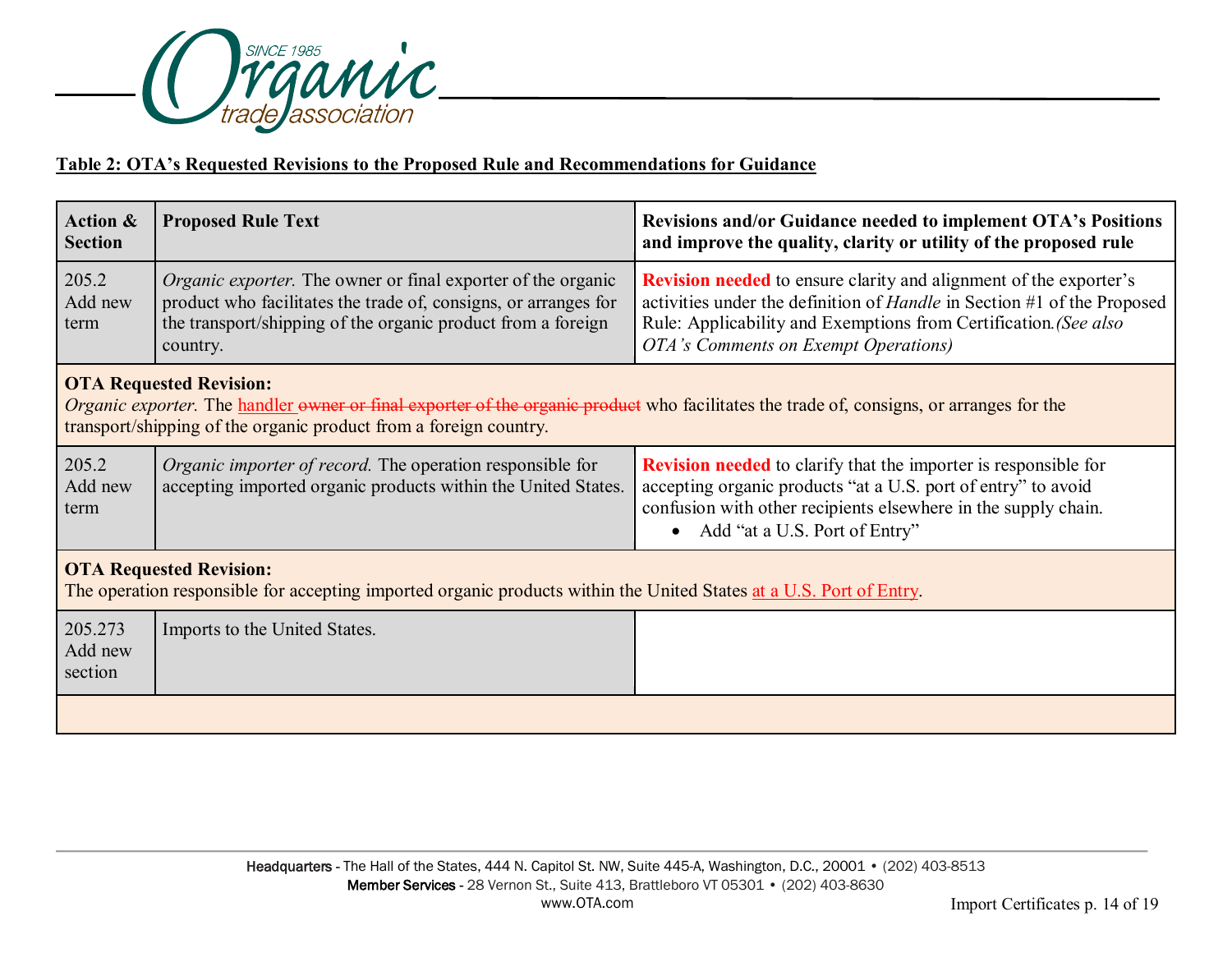

| 205.273<br>Add    | Each shipment of organic products imported into the United<br>States through U.S. Ports of Entry must be certified pursuant<br>to subpart E of this part, labeled pursuant to subpart D of this<br>part, be declared as organic to U.S. Customs and Border<br>Protection, and be associated with a valid NOP Import<br>Certificate (Form NOP 2110-1) or equivalent data source.                                                                                                                                                         |                                                                                                                                                                                                                                                                                                                                                                                                                                                                                                                                                                                                                                                                                                                                                                                                                                                                                               |
|-------------------|-----------------------------------------------------------------------------------------------------------------------------------------------------------------------------------------------------------------------------------------------------------------------------------------------------------------------------------------------------------------------------------------------------------------------------------------------------------------------------------------------------------------------------------------|-----------------------------------------------------------------------------------------------------------------------------------------------------------------------------------------------------------------------------------------------------------------------------------------------------------------------------------------------------------------------------------------------------------------------------------------------------------------------------------------------------------------------------------------------------------------------------------------------------------------------------------------------------------------------------------------------------------------------------------------------------------------------------------------------------------------------------------------------------------------------------------------------|
|                   |                                                                                                                                                                                                                                                                                                                                                                                                                                                                                                                                         |                                                                                                                                                                                                                                                                                                                                                                                                                                                                                                                                                                                                                                                                                                                                                                                                                                                                                               |
| 205.273(a)<br>Add | Persons exporting organic products to the United States must<br>request an NOP Import Certificate, or provide data through<br>an equivalent data source, from a certifying agent, for each<br>physical shipment of certified organic products prior to their<br>export. Only certifying agents accredited by the USDA or<br>foreign certifying agents authorized under an organic trade<br>arrangement may issue an NOP Import Certificate or approve<br>a listing in an equivalent data source (e.g., a third-party<br>export system). | <b>Revision needed</b> to use consistent terminology throughout the<br>rulemaking action. The SOE Proposed Rule on Foreign Conformity<br>Assessment Systems proposed a new system of "equivalence<br>determinations" which should be used instead of trade arrangement in<br>205.273(a). (See SOE Section #10: Accepting Foreign Conformity<br>Assessment Systems).<br>Replace "trade arrangement" with "equivalence<br>determination"<br><b>Revision needed</b> to move the example of equivalent data sources to<br>$205.273(e)$ to consolidate the regulatory provision for determining<br>what an equivalent data source is. See OTA Position on equivalent<br>data sources.<br>• Remove "e.g. a third party export system"<br>Guidance is needed to explain the procedures and ideal deadlines for<br>requesting and issuing NOP Import Certificates. See OTA's<br>Recommendation above. |

# **OTA Requested Revision:**

Persons exporting organic products to the United States must request an NOP Import Certificate, or provide data through an equivalent data source, from a certifying agent, for each physical shipment of certified organic products prior to their export. Only certifying agents accredited by the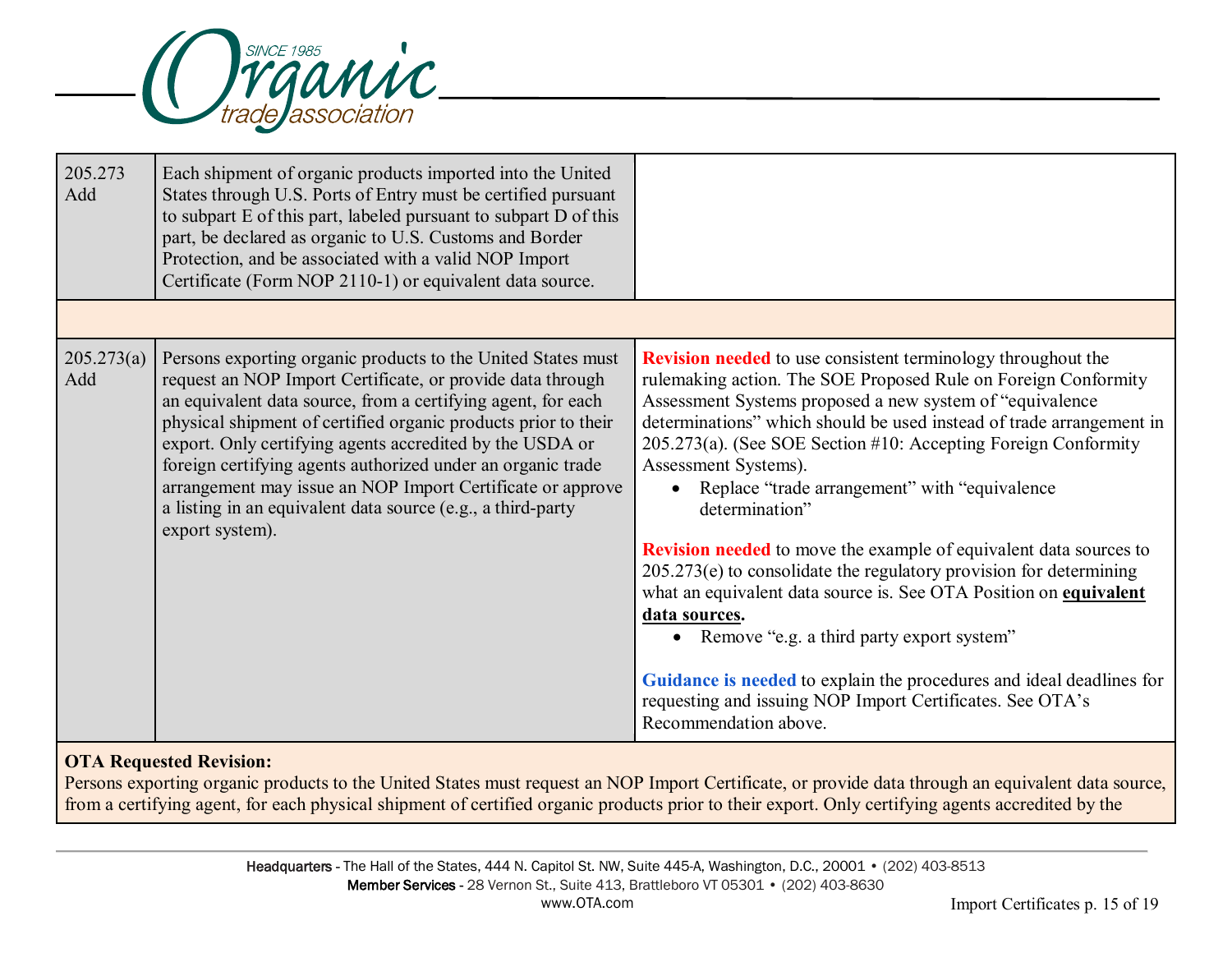

| USDA or foreign certifying agents authorized under an organic trade arrangement equivalence determination may issue an NOP Import Certificate<br>or approve a listing in an equivalent data source $(e.g., a third-party export system)$ .                                                                                                                                                         |                                                                                                                                                                                                                                                                                                                           |                                                                                                                                                                                                                                                                                                                                                                                                                                                                                                                                                                                                                            |  |
|----------------------------------------------------------------------------------------------------------------------------------------------------------------------------------------------------------------------------------------------------------------------------------------------------------------------------------------------------------------------------------------------------|---------------------------------------------------------------------------------------------------------------------------------------------------------------------------------------------------------------------------------------------------------------------------------------------------------------------------|----------------------------------------------------------------------------------------------------------------------------------------------------------------------------------------------------------------------------------------------------------------------------------------------------------------------------------------------------------------------------------------------------------------------------------------------------------------------------------------------------------------------------------------------------------------------------------------------------------------------------|--|
| 205.273(b)<br>Add                                                                                                                                                                                                                                                                                                                                                                                  | The certifying agent must review an NOP Import Certificate<br>request, determine whether the shipment complies with the<br>USDA organic regulations, and issue the NOP Import<br>Certificate or equivalent within 30 calendar days of receipt if<br>the shipment complies with the USDA organic regulations.              | <b>Revision needed</b> to implement OTA Position on the 30-day<br>timeframe for certifiers to issue certificates.<br>Remove 30-day timeframe.<br>$\bullet$<br><b>Revision needed</b> to accommodate shipments that are imported under<br>an equivalence determination. This clarification is explained by the<br>preamble (emphasis added): The organic exporter's certifying agent<br>would issue the NOP Import Certificate, or equivalent, provided it<br>has verified that the shipment complies with the USDA organic<br>regulations or an equivalent standard.<br>Add "or the terms of an equivalence determination" |  |
| <b>OTA Requested Revision:</b><br>The certifying agent must review an NOP Import Certificate request, determine whether the shipment complies with the USDA organic regulations<br>or the terms of an equivalence determination, and issue the NOP Import Certificate or equivalent within 30 calendar days of receipt if the shipment<br>is compliant complies with the USDA organic regulations. |                                                                                                                                                                                                                                                                                                                           |                                                                                                                                                                                                                                                                                                                                                                                                                                                                                                                                                                                                                            |  |
| 205.273(c)<br>Add                                                                                                                                                                                                                                                                                                                                                                                  | Each compliant organic shipment must be declared as organic<br>to U.S. Customs and Border Protection through a U.S. Port of<br>Entry by uploading the unique NOP Import Certificate, or<br>equivalent electronic data entry, into the U.S. Customs and<br>Border Protection's Automated Commercial Environment<br>system. | Clarification is needed about which party is responsible for<br>uploading the Import Certificate data (or equivalent) into the CBP<br>ACE System.                                                                                                                                                                                                                                                                                                                                                                                                                                                                          |  |
|                                                                                                                                                                                                                                                                                                                                                                                                    |                                                                                                                                                                                                                                                                                                                           |                                                                                                                                                                                                                                                                                                                                                                                                                                                                                                                                                                                                                            |  |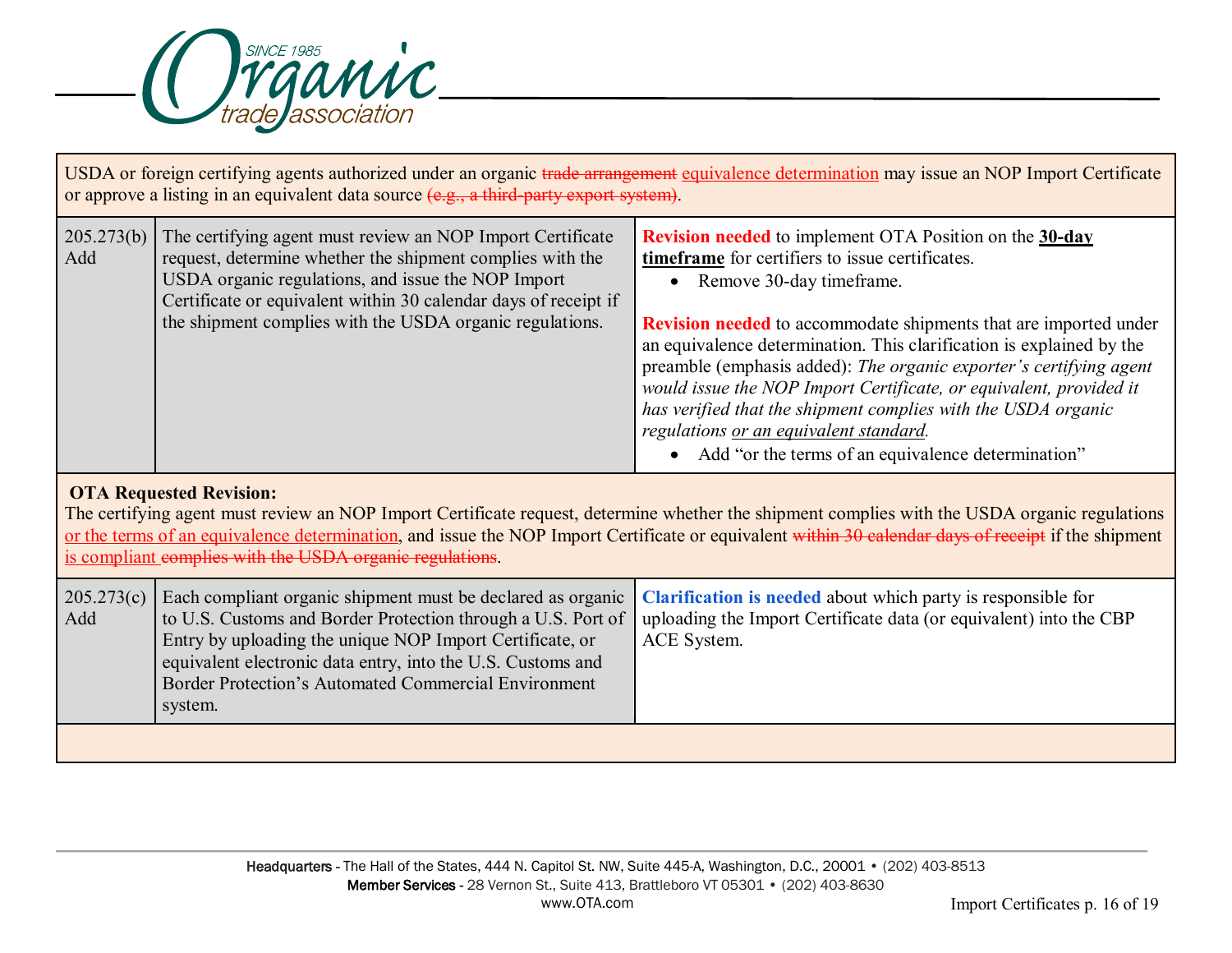

| 205.273(d)<br>Add | Upon receiving a shipment with organic products, the organic<br>importer of record must ensure the shipment is accompanied<br>by a verified NOP Import Certificate or equivalent; must<br>verify that the shipment contains only the quantity and type<br>of certified organic product specified on the NOP Import<br>Certificate or equivalent; and must verify that the shipment<br>has had no contact with prohibited substances pursuant to 7<br>CFR 205.272 or exposure to ionizing radiation pursuant to 7<br>CFR 205.105, since export. | <b>Revision needed</b> to correct the proposed rule text to align with the<br>text in 205.273 above which states (emphasis added): Each shipment<br>of organic products imported into the United States through U.S.<br>Ports of Entry must be certified pursuant to subpart E of this part,<br>labeled pursuant to subpart $D$ of this part, be declared as organic to<br>U.S. Customs and Border Protection, and be <b>associated with</b> a valid<br>NOP Import Certificate (Form NOP 2110-1) or equivalent data<br>source. This correction is also needed to align with the preamble<br>(emphasis added): "AMS acknowledges the concern that using NOP<br>Import Certificates may slow the importation of organic product.<br>Therefore, AMS is requiring that organic imports that pass through<br>U.S. Ports of Entry be <b>associated with</b> , but not accompanied by, an<br>NOP Import Certificate."<br>• Replace "accompanied by" with "associated with" |
|-------------------|------------------------------------------------------------------------------------------------------------------------------------------------------------------------------------------------------------------------------------------------------------------------------------------------------------------------------------------------------------------------------------------------------------------------------------------------------------------------------------------------------------------------------------------------|---------------------------------------------------------------------------------------------------------------------------------------------------------------------------------------------------------------------------------------------------------------------------------------------------------------------------------------------------------------------------------------------------------------------------------------------------------------------------------------------------------------------------------------------------------------------------------------------------------------------------------------------------------------------------------------------------------------------------------------------------------------------------------------------------------------------------------------------------------------------------------------------------------------------------------------------------------------------|
|                   |                                                                                                                                                                                                                                                                                                                                                                                                                                                                                                                                                | <b>Revise needed</b> to clarify the reference to a "valid" import certificate<br>that has been issued by a certifier in accordance with 205.273(b),<br>which states (emphasis added), "associated with a valid NOP Import<br>Certificate."<br>Replace "valid" with "verified" in the phrase "verified NOP<br>Import Certificate or equivalent"                                                                                                                                                                                                                                                                                                                                                                                                                                                                                                                                                                                                                      |

**OTA Requested Revision:** Upon receiving a shipment with organic products, the organic importer of record must ensure the shipment is accompanied by associated with a verified valid NOP Import Certificate or equivalent; must verify that the shipment contains only the quantity and type of certified organic product specified on the NOP Import Certificate or equivalent; and must verify that the shipment has had no contact with prohibited substances pursuant to 7 CFR 205.272 or exposure to ionizing radiation pursuant to 7 CFR 205.105, since export.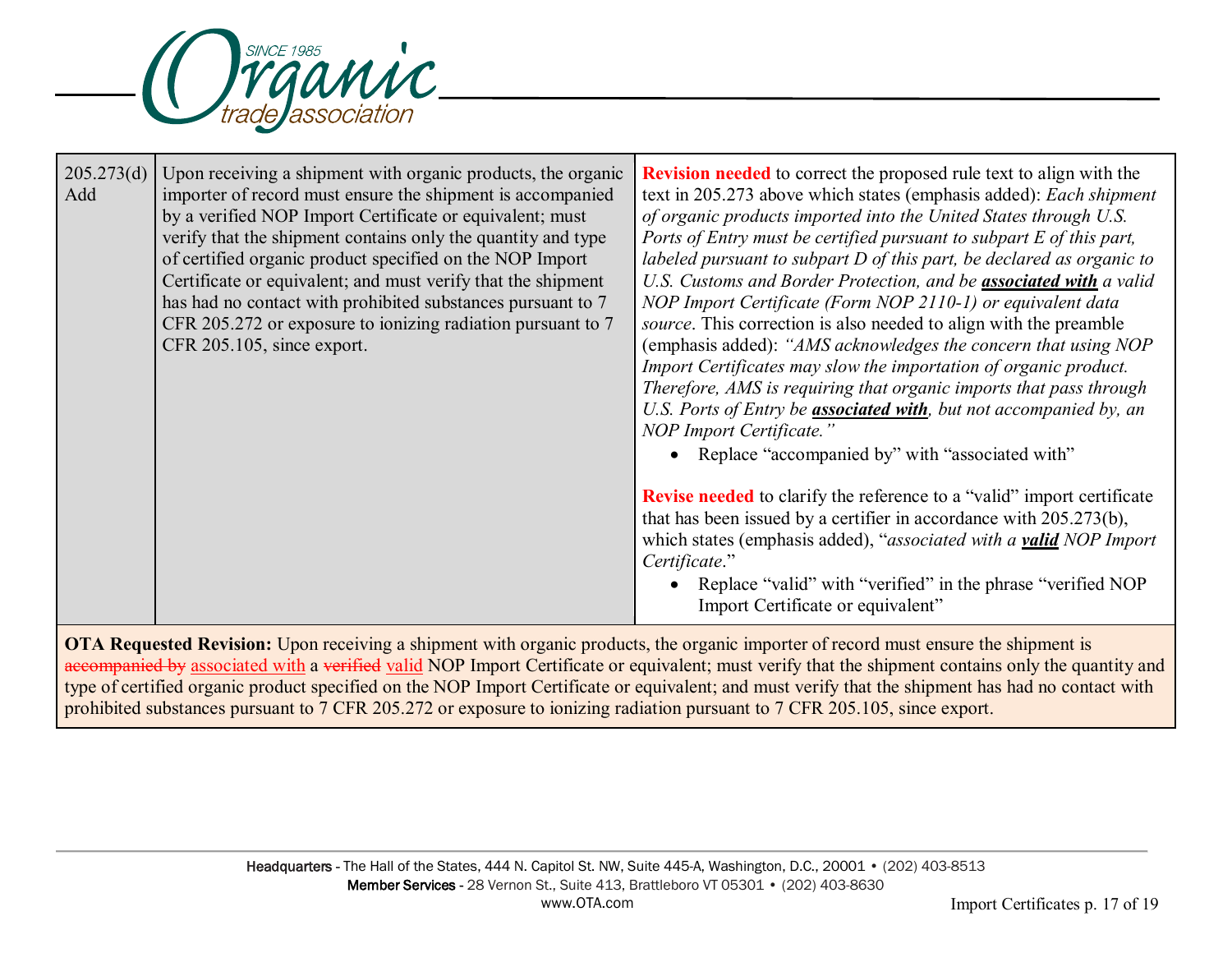

| 205.273(e)<br>Add                                                                                                                                                                                                                                                                                                                                                                                                                                                               | The use of the term equivalent in this section refers to<br>electronic data, documents, identification numbers, databases,<br>or other systems verified as an equivalent data source to the<br>NOP Import Certificate.                                                      | <b>Revision needed</b> to clarify that USDA-AMS is the sole decider of<br>which third-party databases/systems are equivalent. See OTA's<br>Position on <i>equivalent data systems</i> .<br>Add "by the Administrator"                                                                                                                                                                                                                                                                                                                                                                            |  |
|---------------------------------------------------------------------------------------------------------------------------------------------------------------------------------------------------------------------------------------------------------------------------------------------------------------------------------------------------------------------------------------------------------------------------------------------------------------------------------|-----------------------------------------------------------------------------------------------------------------------------------------------------------------------------------------------------------------------------------------------------------------------------|--------------------------------------------------------------------------------------------------------------------------------------------------------------------------------------------------------------------------------------------------------------------------------------------------------------------------------------------------------------------------------------------------------------------------------------------------------------------------------------------------------------------------------------------------------------------------------------------------|--|
|                                                                                                                                                                                                                                                                                                                                                                                                                                                                                 |                                                                                                                                                                                                                                                                             | <b>Revision needed</b> to integrate relevant examples from 205.273(a) and<br>from the preamble. See OTA's Position on <b>equivalent data systems</b> .<br>Relevant portion of the Preamble: The use of the term "equivalent" in<br>this section refers to data and systems that are created, issued, or<br>used by the United States or foreign governments to share trade-<br>related information.<br>Add examples: data sources and systems that are created,<br>issued, or used by the United States or foreign governments to<br>share trade-related information, third-party export systems |  |
| OTA Requested Revision: The use of the term equivalent in this section refers to data sources and systems that are created, issued, or used by the<br>United States or foreign governments to share trade-related information, including but not limited to electronic data, documents, identification<br>numbers, databases, or other systems (e.g., a third-party export system) verified by the Administrator as an equivalent data source to the NOP<br>Import Certificate. |                                                                                                                                                                                                                                                                             |                                                                                                                                                                                                                                                                                                                                                                                                                                                                                                                                                                                                  |  |
| 205.300(c)<br>Revise                                                                                                                                                                                                                                                                                                                                                                                                                                                            | Products produced in a foreign country and exported for sale<br>in the United States must be certified pursuant to subpart E of<br>this part, and labeled pursuant to this subpart D, and must<br>comply with the requirements in 205.273, Imports to the<br>United States. | Revision needed to accommodate shipments that are imported under<br>an equivalence determination.<br>Add "and the terms of an equivalence determination"<br>$\bullet$                                                                                                                                                                                                                                                                                                                                                                                                                            |  |
| OTA Requested Revision: Products produced in a foreign country and exported for sale in the United States must be certified pursuant to subpart<br>E of this part, and labeled pursuant to this subpart D, and must comply with the requirements in 205.273, Imports to the United States, and the<br>terms of an equivalence determination.                                                                                                                                    |                                                                                                                                                                                                                                                                             |                                                                                                                                                                                                                                                                                                                                                                                                                                                                                                                                                                                                  |  |